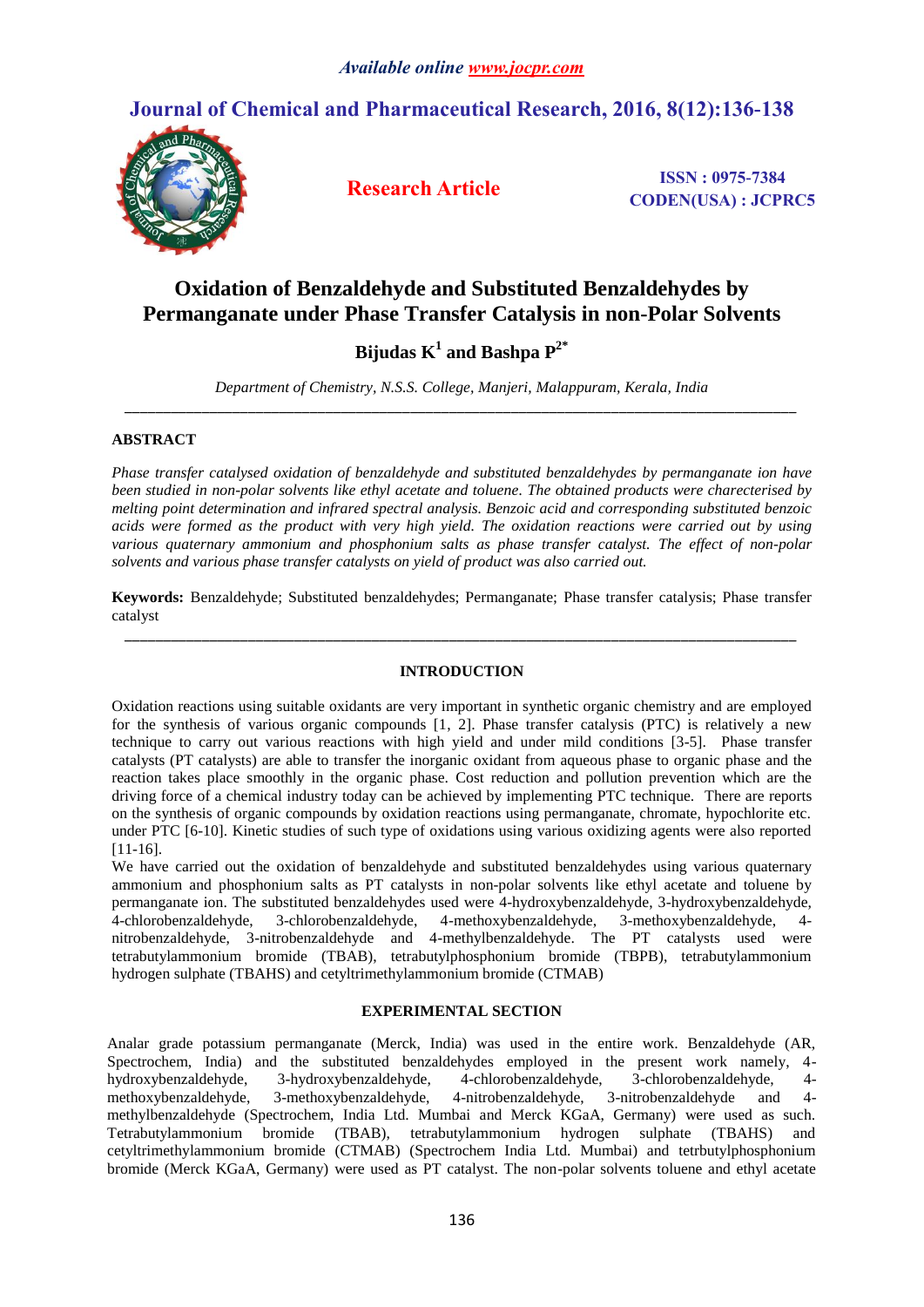were purified according to the standard procedure [17-18]. The purified solvents were refluxed for 1-2 hours with a mixture of PT catalyst and potassium permanganate and then distilled.Synthetic experiments were carried out under heterogeneous condition. Benzaldehyde and substituted benzaldehydes (0.1 mol) dissolved in 50 mL of toluene or ethyl acetate which contains 0.01 mol PT catalyst was mixed with 50 mL potassium permanganate (0.5 mol). The reaction mixture was kept at room temperature with mild stirring using a magnetic stirrer for about thirty minute. The organic layer was extracted with ether three times and the obtained organic layer was again extracted with 10% sodium bicarbonate. Both the organic and aqueous layers were separated and the aqueous layer was acidified with concentrated HCl. The white crystalline precipitate formed was filtered, dried and weighed. The recrystallised product was analysed by melting point determination and infrared spectral technique.

 $\_$  . The contribution of the contribution of the contribution of the contribution of  $\mathcal{L}_1$ 

#### **RESULTS AND DISCUSSION**

Stoichiometry of the oxidation was established by equilibrating known excess concentration of permanganate with known amount of benzaldehyde under PTC condition. It was found that three moles of benzaldehyde reacts with two moles of permanganate.

$$
3PhCHO + 2QMnO4 \longrightarrow 3PhCOOH + 2QOH + 2MnO2 + 2H2O
$$

The product of oxidation under PTC condition was ascertained to be benzoic acid and corresponding substituted benzoic acids and the yield was found to be more than 90%. The recrystallised samples of products of oxidation were characterized by its melting point and are given in table 1. The obtained results of melting points were compared with the values of authentic samples and found to be similar. This showed that the product obtained may be benzoic acid and corresponding substituted benzoic acids. This was further confirmed by IR and UV-Visible spectral analysis of the product.

| S. No          | <b>Substrate</b>                                   | Melting point of product $(^0C)$ |
|----------------|----------------------------------------------------|----------------------------------|
|                | Benzaldehyde                                       | $117 + 2$                        |
| $\overline{c}$ | 4-chlorobenzaldehyde                               | $241 \pm 2$                      |
| 3              | 3-chlorobenzaldehyde                               | $156 + 2$                        |
| 4              | 4-nitrobenzaldehyde                                | $326 + 2$                        |
| 5              | 3-nitrobenzaldehyde                                | $141 + 2$                        |
| 6              | $4-$<br>hydroxybenzaldehyde                        | $214 + 2$                        |
| 7              | $\mathcal{F}_{\mathcal{F}}$<br>hydroxybenzaldehyde | $203 + 2$                        |
| 8              | $\mathbf{I}$<br>methylbenzaldehyde                 | $177 + 2$                        |
| 9              | 4-<br>methoxybenzaldehyde                          | $180 + 2$                        |
| 10             | $3 -$<br>methoxybenzaldehyde                       | $170 + 2$                        |

**Table 1: Melting point of products on oxidation of benzaldehyde and substituted benzaldehydes**

The spectral analyses of the product were carried out by taking benzaldehyde as the typical substrate. The infrared absorption spectrum was recorded from KBr pellets using Jasco FT-IR 4100 spectrophotometer (Japan) and is shown in Figure 1.



**Figure 1: IR spectrum of obtained product**